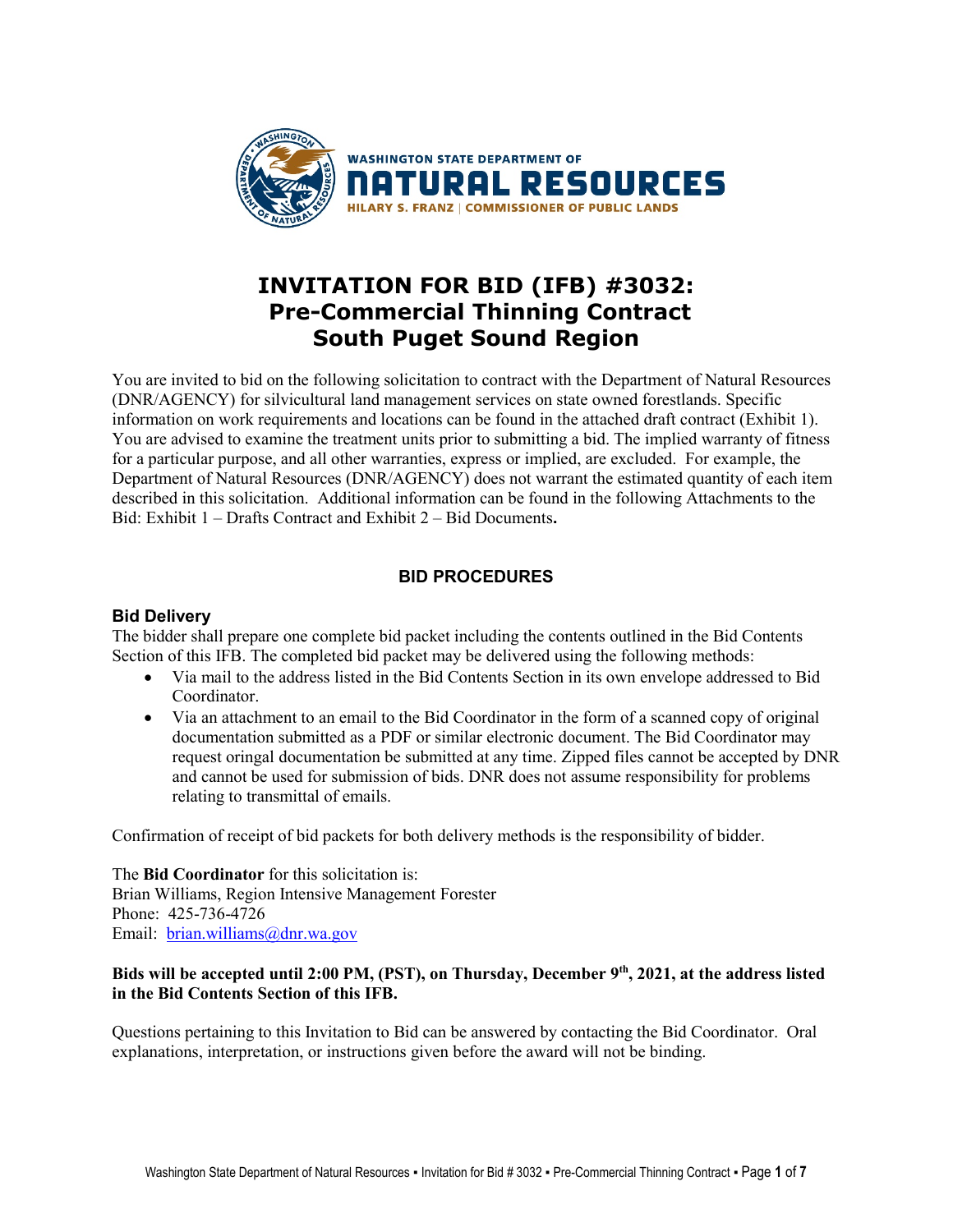Individuals who wish to request special accommodations for the bid submission process or bid opening (e.g., sign language, interpreters, Braille, etc.) should contact the Bid Coordinator.

### **Bid Contents**

Each bid shall include all of the following items; including the signature of the individual within the organization authorized to bind the Bidder to the offer:

- 1) Exhibit 2: Bid Documents
	- a) Bidder Information (Exhibit 2-B)
	- b) Bidder Certifications and Assurances (Exhibit 2-C)
	- c) Contractor Certifications (Exhibit 2-D)
	- d) Bidder References\* (Exhibit 2-E)
		- (i) Reference work experience with other landowners or other DNR contracts (ii) The bidder must submit between 1 and 3 references.
	- e) Contractor's Declaration of Industrial Insurance (Exhibit 2-F)
	- f) Solicitation to Offer and Contract Award (Exhibit 2-G)
	- g) Bid Form (Exhibit 2-H)
		- (i) Bids shall include all costs related to the completion of the Work.
		- (ii) An Item Bid Price and a Total must be entered on the Bid Form for all of the Items in the draft contract (see Exhibit 1). All Item Totals for the contract must be summed and entered as the Total Price. In the event of a difference between the sum of all Item Totals and the Contract Price, the individual Item Totals shall prevail.
- 2) Photocopy of a current year Washington State Farm Labor Contractors License and/or proof of application for license renewal for the subsequent year. The license shall meet the following requirements (for more information visit [http://www.lni.wa.gov\)](http://www.lni.wa.gov/):
	- a) License type Forestation/Reforestation
	- b) Surety Bond Amount at least \$10,000 for the coverage of greater than 10 workers unless approval is granted for less coverage by the Bid Coordinator.
	- c) A vehicle insurance authorization for the transport of workers.
- 3) Photocopy of a current United States Department of Labor Farm Labor Contractors License and/or proof of application for license renewal for the subsequent licensing period. A Driving and Transportation authorization is preferred. For more information visit [https://www.dol.gov/whd/mspa/.](https://www.dol.gov/whd/mspa/)

All documents must be legible and properly completed.

For bids submitted using mail, each bid envelope should be prepared in the following manner:

Mailing address:

WA DNR Brian Williams 950 Farman AVE N Enumclaw, WA 98022

Upper left corner: Bidder's Name

Bidder's Address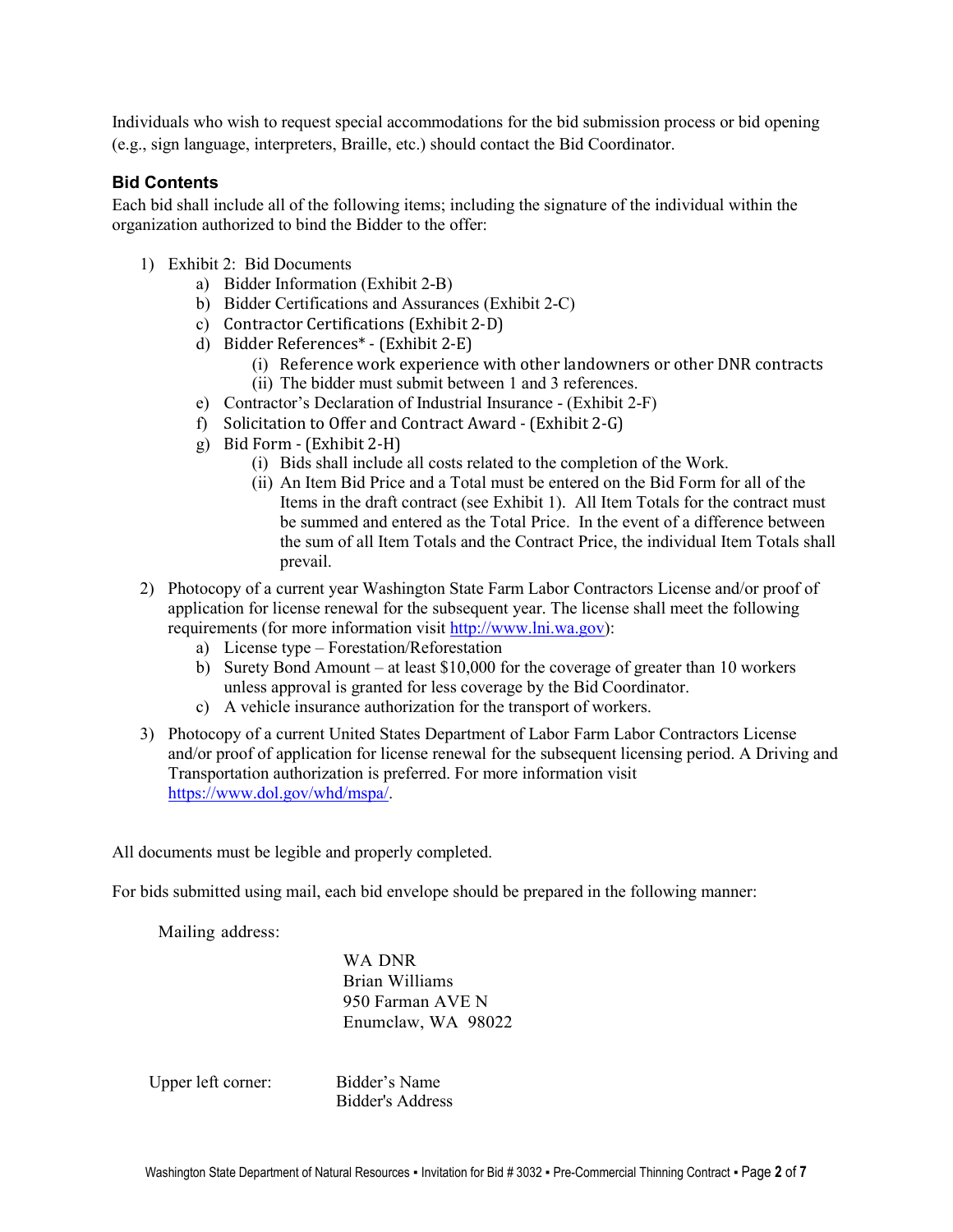Lower left corner: Pre-Commercial Thinning Contract Invitation to Bid #3032

Bidders choosing to mail proposals should allow normal mail delivery time to ensure timely receipt of their proposals by the Bid Coordinator. Bidders assume the risk for the method of delivery chosen. The DNR assumes no responsibility for delays caused by any delivery service. Any direct hand deliveries of Bid Documents should be sealed and prepared as described above, and delivered to the DNR Region Office during regular business hours (Monday through Friday 8:00am-4:30pm).

### **Offer to Contract**

Your Invitation for Bid is a solicitation to offer to contract with the DNR. Your bid becomes part of a contract if it is officially awarded by DNR.

### **Bidder Insurance**

Refer to contract requirements outlined in Exhibit  $1 - \text{Draft Contract for specific information regarding}$ the types and levels of insurance required to enter into the proposed contract with DNR.

## **Bid Opening**

Bids will be accepted until the time and date specified in the bid delivery clause above. Bids may be reviewed by DNR as they are received, but bid evaluations will not occur and bid results will not be announced until after close of the solicitation period. Individuals who wish to request special accommodations for receiving bid results (e.g., sign language, interpreters, Braille, etc.) should contact the Bid Coordinator at least five (5) working days prior to the scheduled end of the solicitation period stated in the Bid Delivery Section of this IFB.

## **Withdrawal of Bid**

A bidder's authorized representative may withdraw a bid in person prior to the close of the solicitation period. Bidder's representative will be required to show photo identification and sign on the bid summary sheet before the bid will be released. Bids may not be withdrawn following the close of the solicitation period.

## **Cost to Propose**

The DNR will not be liable for any costs incurred by the Bidder in preparation of a bid submitted in response to this IFB, in conduct of a presentation, or any other activities related to responding to this IFB.

#### **No Obligation to Contract**

This IFB does not obligate the state of Washington or the DNR to contract for services specified herein.

#### **Rejection of Bids**

The DNR reserves the right at its sole discretion to reject any and all proposals received without penalty and not to issue a contract as a result of this IFB.

#### **Responsiveness**

All bids will be reviewed by the Bid Coordinator to determine compliance with administrative requirements and instructions specified in this IFB. The Bidder is specifically notified that failure to comply with any part of the IFB may result in rejection of the proposal as non-responsive. The DNR also reserves the right at its sole discretion to waive minor administrative irregularities.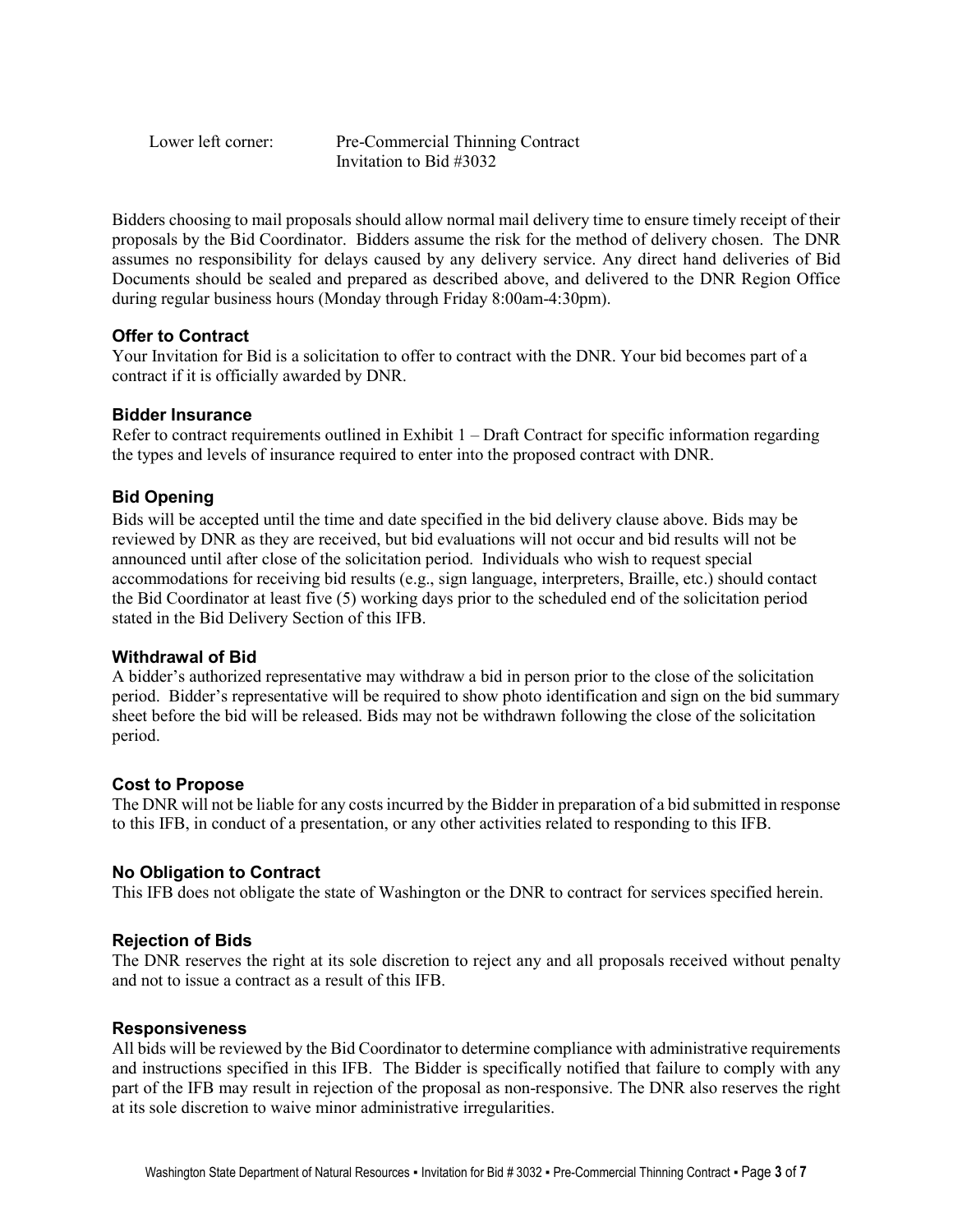### **Most Favorable Terms**

The DNR reserves the right to make an award without further discussion of the proposal(s) submitted. Therefore, the proposal should be submitted initially on the most favorable terms, which the Bidder can propose. There will be no best and final offer procedure. The DNR does reserve the right to contact a Bidder for clarification of its proposal.

The "Lowest Responsive and Responsible Bidder" should be prepared to accept this IFB for incorporation into a contract resulting from this IFB. It is understood that the proposal will become a part of the official procurement file on this matter without obligation to the DNR.

#### **Lowest Responsive and Responsible Bidder**

Award of this solicitation to the Lowest Responsive and Responsible Bidder shall be based on a qualitative assessment of the Bid Contents by the DNR. The Lowest Responsive and Responsible Bidder is not necessarily the bidder that submits the lowest bid price but is the bidder that receives the highest score during the bid evaluation process (see Bid Scoring section).

Criteria used in the bid evaluation process, per [RCW 39.26.160,](http://apps.leg.wa.gov/rcw/default.aspx?cite=39.26.160) include but is not limited to: (a) the bid price; (b) the bidder's ability, capacity, and skill to perform the contract; (c) the bidder's character, integrity, reputation, judgment, experience, and efficiency; (d) whether the bidder can perform the contract within the time specified; (e) the quality of the bidder's previous contract performance with the DNR or other landowners; (f) the bidder's previous and current compliance with laws relating to the contract or services; and (g) the bidder's receiving of a citation, in the past three years, for violation of Washington State wage payment laws (RCW 49.46, 49.48, or 49.52). The DNR's determination that a bidder is not qualified may result in rejection of the bid submitted.

Any bidder who has had unsatisfactory performance resulting in the termination of a DNR contract, will not be considered a responsible bidder unless the bidder provides government or forest industry references demonstrating acceptable performance on at least one contract of work similar to that described in Exhibit 1 – Draft Contract attached to this IFB. DNR reserves the right to contact references and make its own judgment regarding their reliability. DNR will review situations on a case-by-case basis, and encourages interested bidders to contact DNR with any questions before the close of the bidding period.

## **Bid Scoring**

The following weighting and points will be assigned to the bid for evaluation purposes:

| <b>Lowest Responsive and Responsible Bidder</b><br>Criteria                        | Weight<br><b>Assigned</b> |  |  |
|------------------------------------------------------------------------------------|---------------------------|--|--|
| Bid price (Exhibit 2-H - Bid Form)                                                 |                           |  |  |
| Quality of previous work*                                                          |                           |  |  |
| Productivity/crew size*                                                            |                           |  |  |
| Other criteria described in RCW 39.26.160*                                         |                           |  |  |
| <b>Total Points</b><br>$\cdot$<br><br>.<br>$\sim$ $\sim$ $\sim$ $\sim$ $\sim$<br>. | 20                        |  |  |

**\*** scoring of these categories will utilize references provided by the bidder (Exhibit 2-E) and prior performance evaluations on DNR silviculture contracts, when available.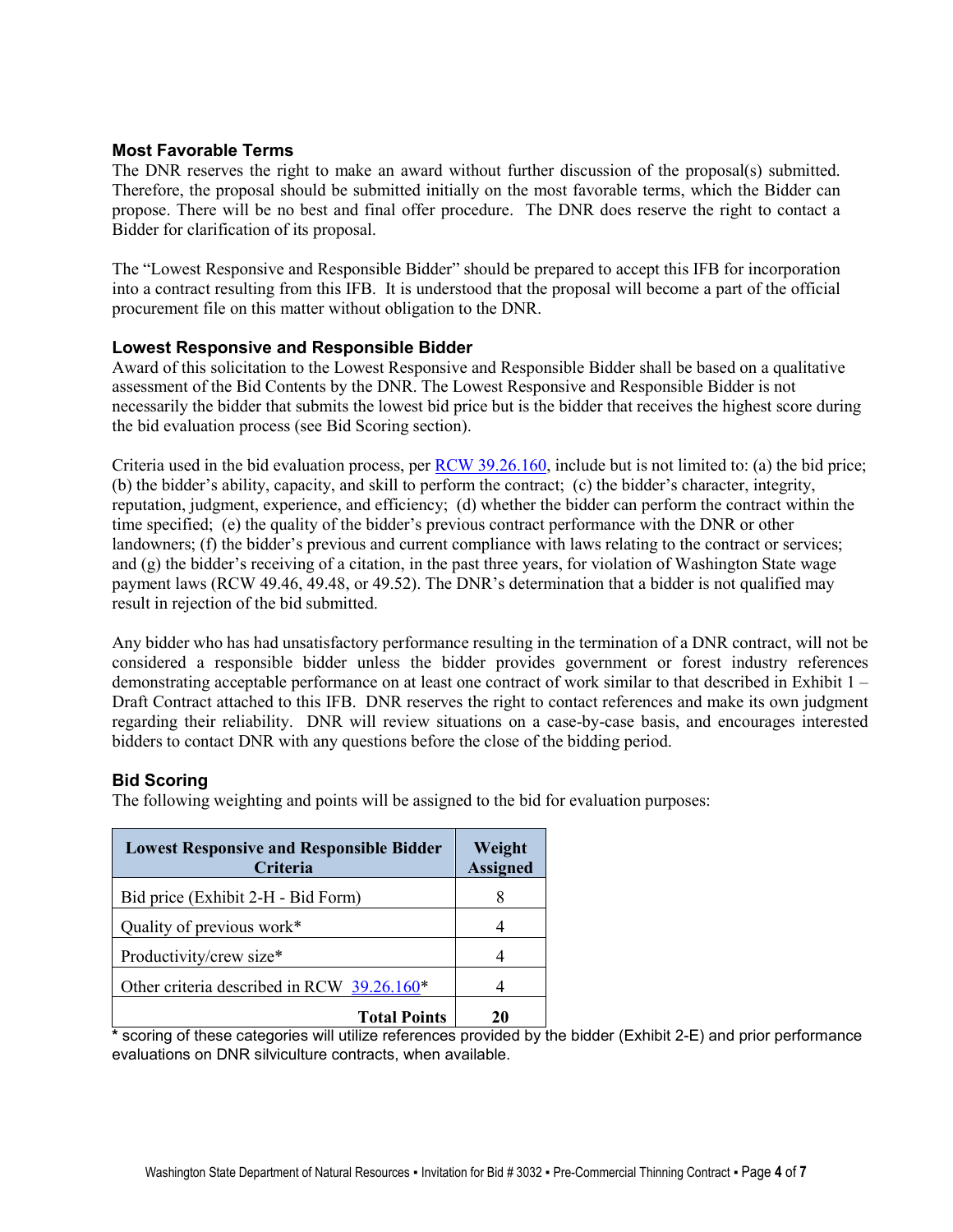The bid that receives the highest score will be awarded the solicitation. DNR reserves the right to award the contract to the Bidder whose proposal is deemed to be in the best interest of the DNR and the state of Washington.

#### **Bid Evaluation Process**

Responsive bids will be evaluated in accordance with the requirements stated in this solicitation and any addenda issued. The evaluation of proposals shall be accomplished by an evaluation team(s), to be designated by the DNR, which will determine the ranking of the proposals. The Bid Coordinator may contact the Bidder for clarification of any portion of the Bidder's proposal.

### **Complaint Procedure**

Bidders are expected to raise any questions, exceptions, or requested additions they have concerning the IFB requirements early in the IFB process. Bidders may submit specific complaints to the Bid Coordinator if the bidder believes the IFB unduly constrains competition or contains inadequate or improper criteria. The complaint must be made in writing to the Bid Coordinator before the bid due date. The solicitation process may continue.

These complaints will not be handled through the protest procedures outlined below. However, the Bid Coordinator will forward a copy of the complaint to the Silviculture Operations Specialist for further review. Should a bidder complaint identify a change that would be in the best interest of the DNR to make, DNR may modify this IFB accordingly. The DNR decision is final; no further administrative appeal is available.

### **Debriefing of Unsuccessful Bidders**

Any bidder who has submitted a bid and been notified that they were not selected for contract award may request a debriefing. The request for a debriefing conference must be received by the Bid Coordinator within three (3) business days after the Unsuccessful Bidder Notification is initially sent to the bidder (whether via e-mail, fax, or other method). The Bid Coordinator must receive debriefing requests no later than 4:00 PM, local time, on the third business day following the transmittal of the Unsuccessful Bidder Notification. The debriefing must be held within three (3) business days of the request and may be conducted in person or on the telephone.

Discussion at the debriefing conference will be limited to the following:

- Evaluation and scoring of the firm's proposal;
- Critique of the proposal based on the evaluation;
- Review of proposer's final score in comparison with other final scores without identifying the other firms.

Comparisons between proposals or evaluations of the other proposals will not be allowed. Debriefing conferences may be conducted in person or on the telephone and will be scheduled for a maximum of one hour.

#### **Protest Procedure**

Protests may be made only by bidders who submitted a response to this solicitation document and who have participated in a debriefing conference. Upon completing the debriefing conference, the bidder is allowed five (5) business days to file a protest of the acquisition with the Bid Coordinator. The Bid Coordinator must receive protests no later than 4:00 PM, local time, on the fifth business day following the debriefing. All protests must be in writing via email, addressed to the Bid Coordinator, by the protesting party or an authorized Agent. The protest must state the invitation for bid (IFB) number, the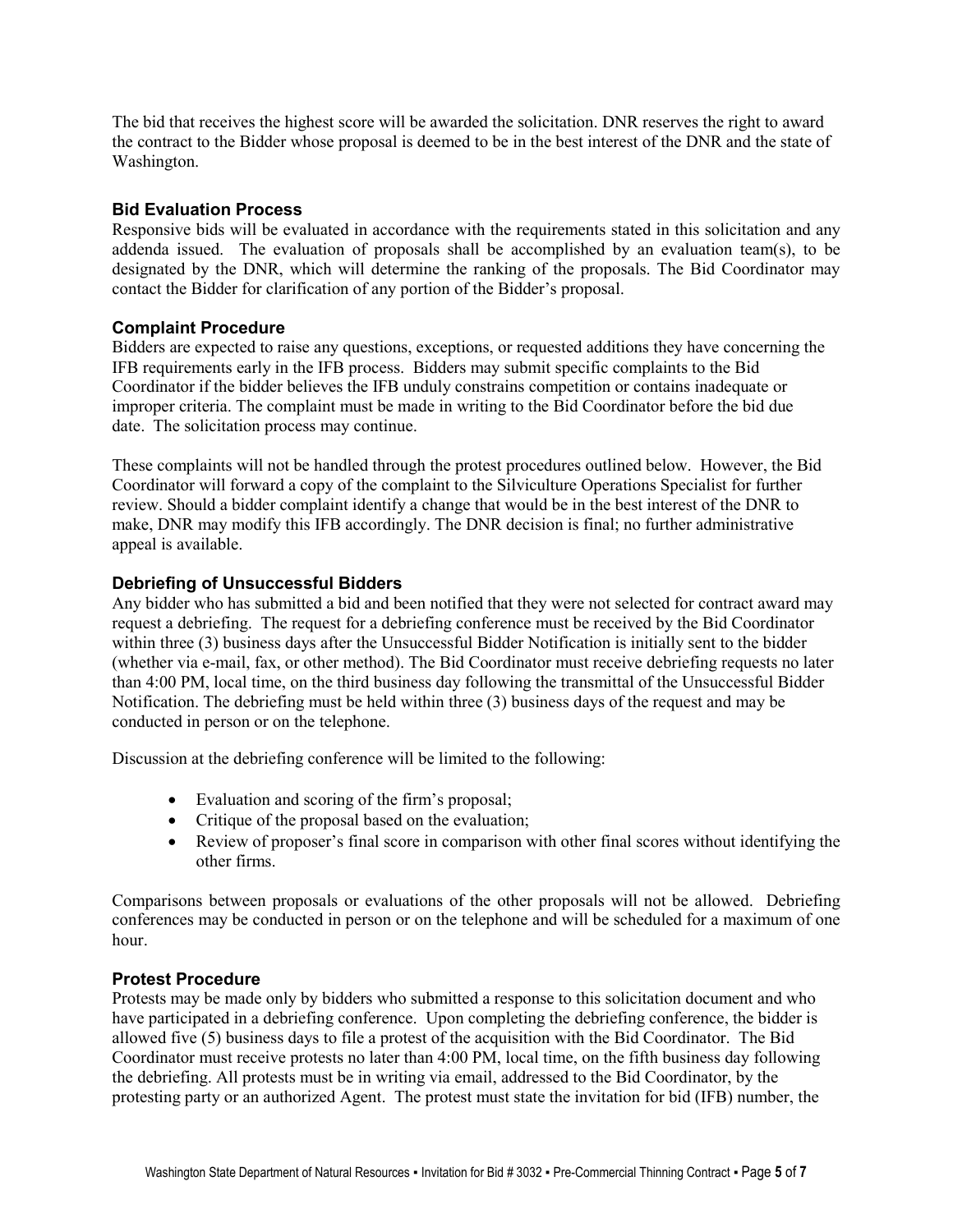grounds for the protest with facts and complete statements of the action(s) being protested. A description of the relief or corrective action being requested should also be included.

Bidders protesting this procurement shall follow the procedures described herein. Protests that do not follow these procedures shall not be considered. This protest procedure constitutes the sole administrative remedy available to Bidders under this procurement.

Only protests stipulating an issue of fact concerning the following subjects shall be considered: (a) A matter of bias, discrimination or conflict of interest on the part of DNR; (b) Errors in computing the score; and/or (c) Non-compliance with procedures described in the procurement document, DNR protest process, or requirements set forth by the Department of Enterprise Services (DES). Protests must be based on these factors to be considered.

Upon receipt of a protest, a protest review will be held by the DNR Office of Finance, Budget, and Economics and Silviculture Operations staff in Olympia. These DNR staff, that are not directly involved in this procurement, will consider the record and all available facts and issue a decision within five (5) business days of receipt of the protest. If additional time is required, the protesting party will be notified of the delay.

The final determination of the protest shall:

- Find the protest lacking in merit and uphold the DNR's action; or
- Find only technical or harmless errors in DNR's acquisition process and determine DNR to be in substantial compliance and reject the protest; or
- Find merit in the protest and provide DNR options which may include:
	- -- Correct the errors and re-evaluate all bids, and/or
	- -- Reissue the solicitation document and begin a new IFB process, or
	- -- Make other findings and determine other courses of action as appropriate.

If DNR determines that the protest is without merit, DNR will enter into a contract with the Lowest Responsive and Responsible Bidder. If the protest is determined to have merit, one of the alternatives noted in the preceding paragraph will be taken. The protest decision is final and no appeal process will be required. If a protesting bidder does not accept DNR's protest response, the bidder may try to seek relief from Thurston County Superior Court. A copy of the original protest and DNR's response will be provided to the Commissioner of Public Lands and the Director of the Department of Enterprise Services.

## **Award Letter**

The DNR makes every effort to mail an award letter with instructions and the final contract to the successful bidder within five (5) business days of bid opening.

#### **Typical Solicitation Process Timeline**

| Event                                                                                                     | Time period                                                                                                                  |
|-----------------------------------------------------------------------------------------------------------|------------------------------------------------------------------------------------------------------------------------------|
| Complaint period                                                                                          | Between IFB posting date and 1 business day prior to the close<br>of the solicitation acceptance period                      |
| <b>Bid evaluations</b>                                                                                    | Following the bid response date/time                                                                                         |
| Announce "Lowest Responsive and Responsible"<br>Bidder" and send notifications to unsuccessful<br>bidders | Within 5 business days following the conclusion of bid<br>evaluation period                                                  |
| Period for requesting a debriefing conference                                                             | Between transmittal of notifications to unsuccessful bidders and<br>the end of the fourth business day following transmittal |